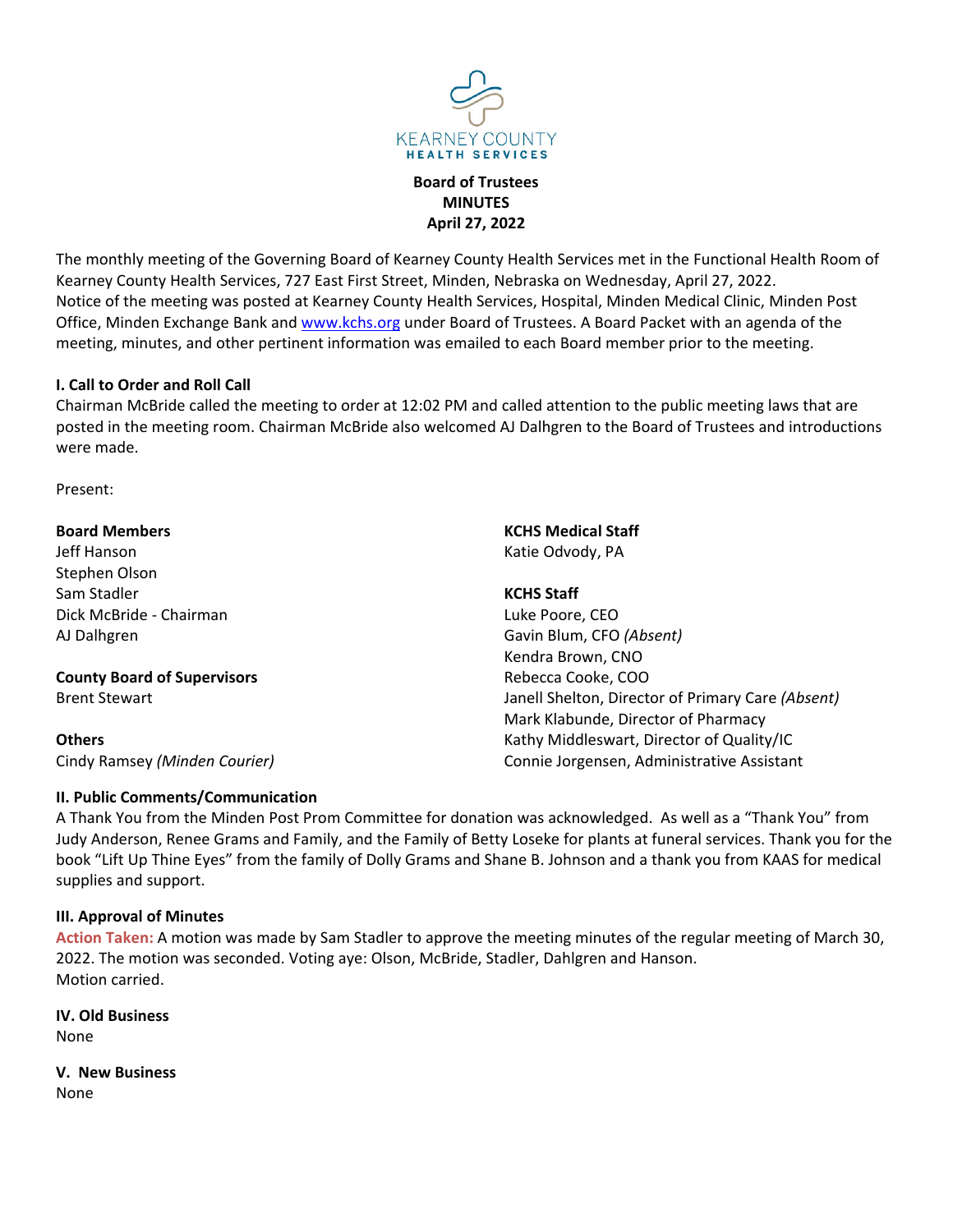## **VI. Reports**

- 1. Kearney County Medical Fund
	- Luke Poore, CEO reported that the Fund has approached Andrew Olson to replace Jim Edgecombe. Plans are ongoing for the 18<sup>th</sup> Annual Golf Tournament scheduled for July 15, 2022 at Awarii Dunes.

| <b>Balance Sheet</b>              | <b>March</b> | <b>February</b> |  |
|-----------------------------------|--------------|-----------------|--|
| <b>Total Current Assets</b>       | \$16,740,383 | \$16,659,124    |  |
| <b>Net Capital Assets</b>         | \$12,315,382 | \$12,380,901    |  |
| <b>Total Assets</b>               | \$29,055,764 | \$29,040,024    |  |
| <b>Total Current Liabilities</b>  | \$3,536,413  | \$3,530,009     |  |
| <b>Net Assets</b>                 | \$22,626,092 | \$22,577,348    |  |
| <b>Net Assets and Liabilities</b> | \$29,055,764 | \$29,040,024    |  |

# 2. Financial / Statistical Report and Update

a. Financial/Statistical Report for March 2022 as reported by Luke Poore, CEO.

| <b>Profit and Loss Statement</b>     | <b>March 2022</b> | <b>Budget</b> | <b>YTD</b>   | <b>Comments</b>                                                                 |
|--------------------------------------|-------------------|---------------|--------------|---------------------------------------------------------------------------------|
| <b>Net Operating Revenue</b>         | \$1,218,340       | \$1,320,153   | \$12,547,508 | Under budget with Dr. Schopp out; Tiffany<br>Weeder Transition out of practice. |
| <b>Total Operating Expenses</b>      | \$1,216,658       | \$1,149,274   | \$10,796,791 | 4% over budget                                                                  |
| <b>Income (loss) from Operations</b> | \$1,681           | \$170,879     | \$1,750,717  |                                                                                 |
| <b>Net Earnings (Loss)</b>           | \$48,744          | \$188,695     | \$2,067,561  | Received \$40,000 from COVID Ship Grant                                         |

| <b>Financial Indicators</b>          | <b>MAR 2022</b> | <b>FEB 2022</b> |
|--------------------------------------|-----------------|-----------------|
| Days of Cash on Hand                 | 387             | 333             |
| Days in Patient Accounts Receivables | 51              | 53              |
| <b>Accounts Payable Register</b>     | 1,136,668.98    | 948,623.45      |
|                                      |                 |                 |

| <b>Statistics</b>                                    | <b>March</b><br>2022 | <b>February</b><br>2022 |
|------------------------------------------------------|----------------------|-------------------------|
| <b>Acute, Swing Bed, Observation Days</b>            | 78                   | 112                     |
| <b>Lab Procedures</b>                                | 3133                 | 2688                    |
| <b>Radiology Total</b>                               | 389                  | 350                     |
| <b>Physical Therapy Total</b>                        | 992                  | 841                     |
| <b>Cardiac Rehab</b>                                 | 62                   | 67                      |
| <b>Out Patient Surgery</b>                           | 31                   | 23                      |
| <b>Specialty Clinic Visits</b>                       | 194                  | 154                     |
| <b>ER Visits</b>                                     | 82                   | 71                      |
| <b>Total Minden Clinic Visits &amp; Nurse Visits</b> | 823                  | 710                     |
| <b>Senior Life Solutions Units</b>                   | 162                  | 155                     |

#### *b. Bad Debt Report*

| <b>March 2022</b> |             | February 2022 FY Average 2021 FY Average 2020 |          | FY Average 2019 |
|-------------------|-------------|-----------------------------------------------|----------|-----------------|
| S35.524.71        | \$35,318.80 | \$34,000                                      | \$40,840 | \$30.391        |

Luke concluded the Financial/Statistical Reports and Updates.

**Action Taken**: A motion was made by Stephen Olson to approve the Financial & Statistical Report. The motion was seconded. Voting aye: Stadler, Dahlgren, Hanson, McBride and Olson. Motion carried.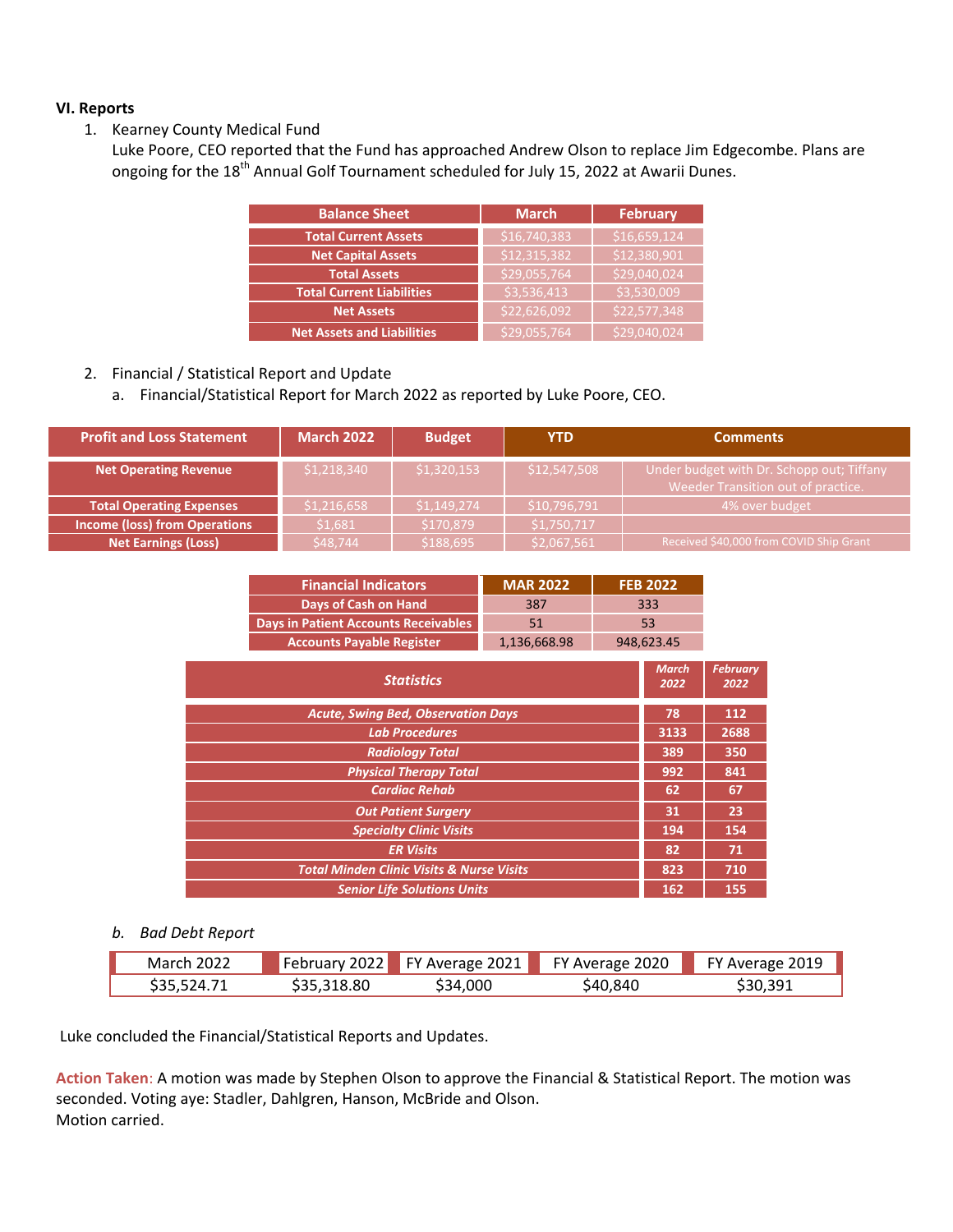**Action Taken:** A motion was made by Sam Stadler to approve the Bad Debt Report. The motion was seconded. Voting aye: Stadler, Dahlgren, Hanson, McBride, and Olson. Motion carried.

# 3. Monthly Quality Assurance Report

At the Quality Assurance meeting held on April 21, 2022, the following departments reported. Kathy Middleswart explained each department project, and reviewed progress of each towards Quality Initiatives.

- **Business Office**
- Acute Care
- Surgery
- Clinic
- Infection Control

Five incident reports were also reviewed. The 2021 report from the Nebraska Hospital Association Scorecard for ER to Discharge/Transfer time was also reviewed.

**Action Taken**: A motion was made by Stephen Olson to approve the Quality Assurance Report as given by Kathy Middleswart. The motion was seconded. Voting aye: Dahlgren, Hanson, McBride, Olson and Stadler. Motion carried.

- 4. Ancillary Services Report Rebecca Cooke, COO outlined the Operations Report for April 2022
	- Rebecca Cooke discussed the physical rehabilitation department, stating the consistency of the department with volumes. Lindsey Krull, PT is out on maternity, and looks to return Full-Time in May 2022. Valarie Grollmes, PTA whom was hired PRN, has been assisting Ross Oberg, PT and Mary Luktemeier, PT with both inpatient and outpatient therapy.
	- Senior Life Solutions while still at 7 patients, will be adding a couple more in the next couple weeks with patient intakes scheduled. The limit of 10 patients was discussed for group treatment, however, with some titrating down; this can be flexible based on enrollment of patients.
	- Marketing data was shared with the Board of Trustees. Opportunities looking into the next budget year to bring further visibility into Kearney County Health Services will be a priority.
	- Current Human Resource standing with terminations and active recruitments were discussed as shown below. Overall, retention still remains strong, and recruitment continues to grow adding tremendous FTE volume overall the past few years.

| Separations                        |                               |               |
|------------------------------------|-------------------------------|---------------|
| <b>Position</b>                    | <b>Department</b>             | <b>Status</b> |
| Maintenance Tech                   | Plant                         | Full-Time     |
| <b>Environmental Services Tech</b> | <b>Environmental Services</b> | Full-Time     |

#### Recruiting

| <b>Position</b>                    | <b>Department</b>                        | <b>Status</b>    |
|------------------------------------|------------------------------------------|------------------|
| RN or LPN                          | Acute (Night)                            | Full time        |
| Lab Tech or Phlebotomist           | Laboratory                               | <b>Full Time</b> |
| I PN                               | <b>Outpatient &amp; Specialty Clinic</b> | <b>Full Time</b> |
| <b>Environmental Services Tech</b> | <b>Environmental Services</b>            | Full-Time        |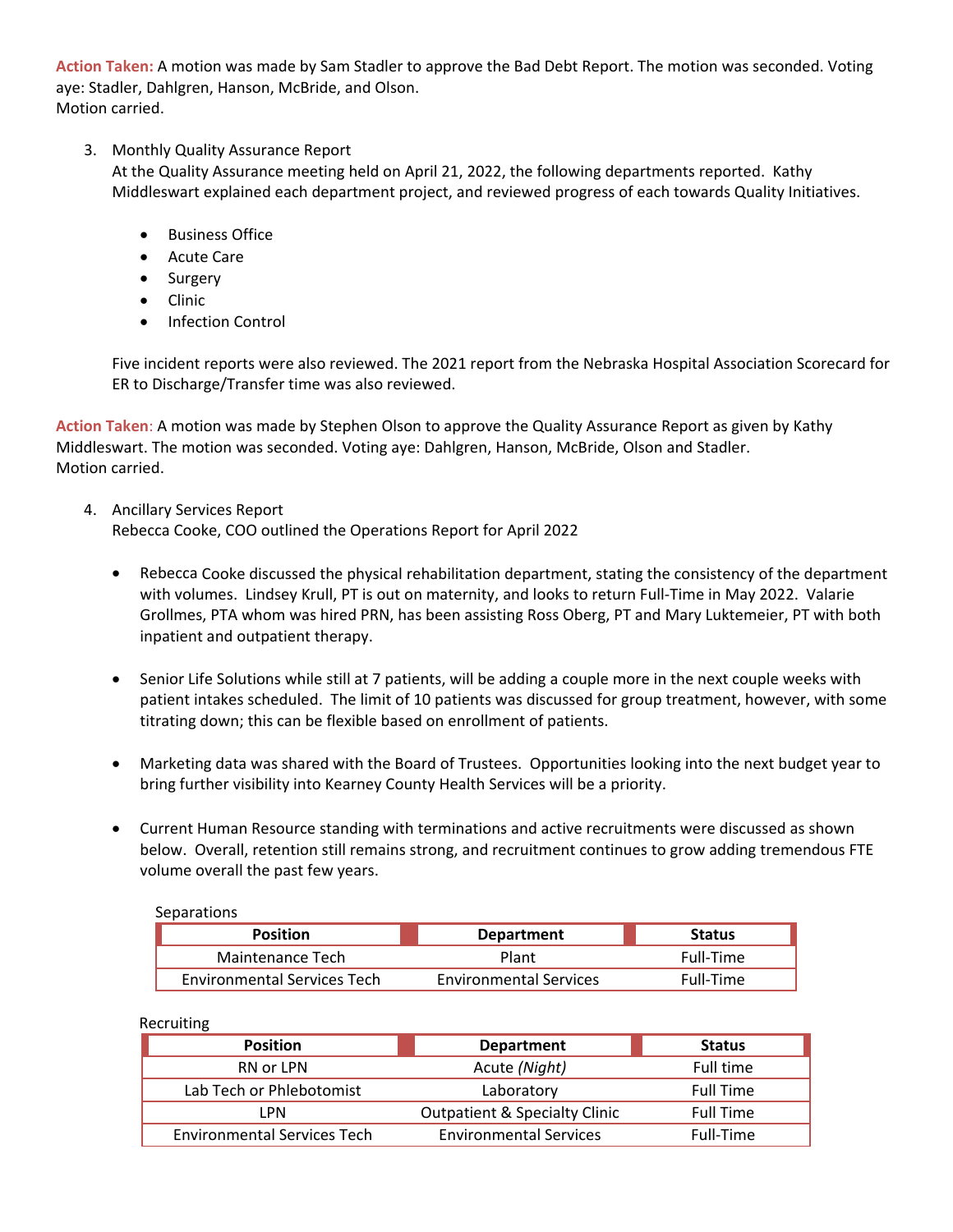| <b>Employment Numbers</b> |                  |                      |
|---------------------------|------------------|----------------------|
| <b>Total Employees</b>    | <b>Full Time</b> | <b>Part Time/PRN</b> |
| 117                       |                  |                      |

# 5. CEO Report

a. Outpatient Services Update

inReach Health has identified an Urologist. Administration is working on meeting with the provider and the Medical Staff as well as arranging a schedule for a monthly clinic.

b. Medical Staff Recruitment

UNMC Residents and the addition of Katie Odvody, PA has improved schedules in the clinic. Having dedicated providers in the ER has improved access to clinic appointments as well as good continuity for ER processes and procedures. Dr. Althouse and Luke are working closely to for the right model for the future.

c. Cerner "Community Works" Program

Due to Cerner staffing shortages the conversion with Cerner Program conversion will be postponed by 60‐90 days. Administration is working with Cerner's Account Executive to find a solution to this delay and the ramifications we could incur.

- d. Policies, New and Revised
	- Crossmatch Laboratory (Revised)
	- Transfusion Reactions Laboratory (Revised)
	- Mono II Rapid Test, Cardinal Health Laboratory (Needs Approval)
	- C-Diff Quik Complete Laboratory (New)
	- Strep A+ FIA, Sofia Laboratory (New)
	- Endoscope Reprocessor Using OER‐Elite Surgery (New)
	- Manual Endoscope Processing Procedure Surgery (Revised)
	- Care of the Cataract Surgical Patient Surgery (Revised)
	- Rapid Sequence Intubation Acute/Emergency Room (Revised)
	- Procedure for Preparing Patient Rooms for Surgical Patients Surgery (Revised)
	- MRI Contrast Media Radiology (Revised)
	- ER Standing Orders Emergency Room (Revised)
	- Use of the Airvo 2 Humidified High Flow Oxygen Delivery Device Acute (New)
	- Swing Bed Dental Services Acute (Revised)
	- Employee Grievance Human Resources (Revised)
	- Inclement Weather Human Resources (Revised)
	- Employee Assistance Program (EAP) Human Resources (Revised)
	- Use of Vocera Communication Device Acute/Radiology/Laboratory/Enviro (New)
	- No Surprises Act Policy (New)
	- No Surprises Act Procedures (New)
	- GFE Data Collection Template (New)
- 6. Medical Staff Report

Katie Odvody, PA reported that the clinic has been busy. She is enjoying her job here and is anxious to gain more patients. No concerns were voiced from other medical staff members.

## **VIII. Executive Session**

**Action Taken:** At 12:45 PM, a motion was made by Stephen Olson to go into executive session for Charity Care, Credentials, Personnel and Legal issues. The motion was seconded. Voting aye: Hanson, Dahlgren, Stadler, McBride and Olson.

Motion carried.